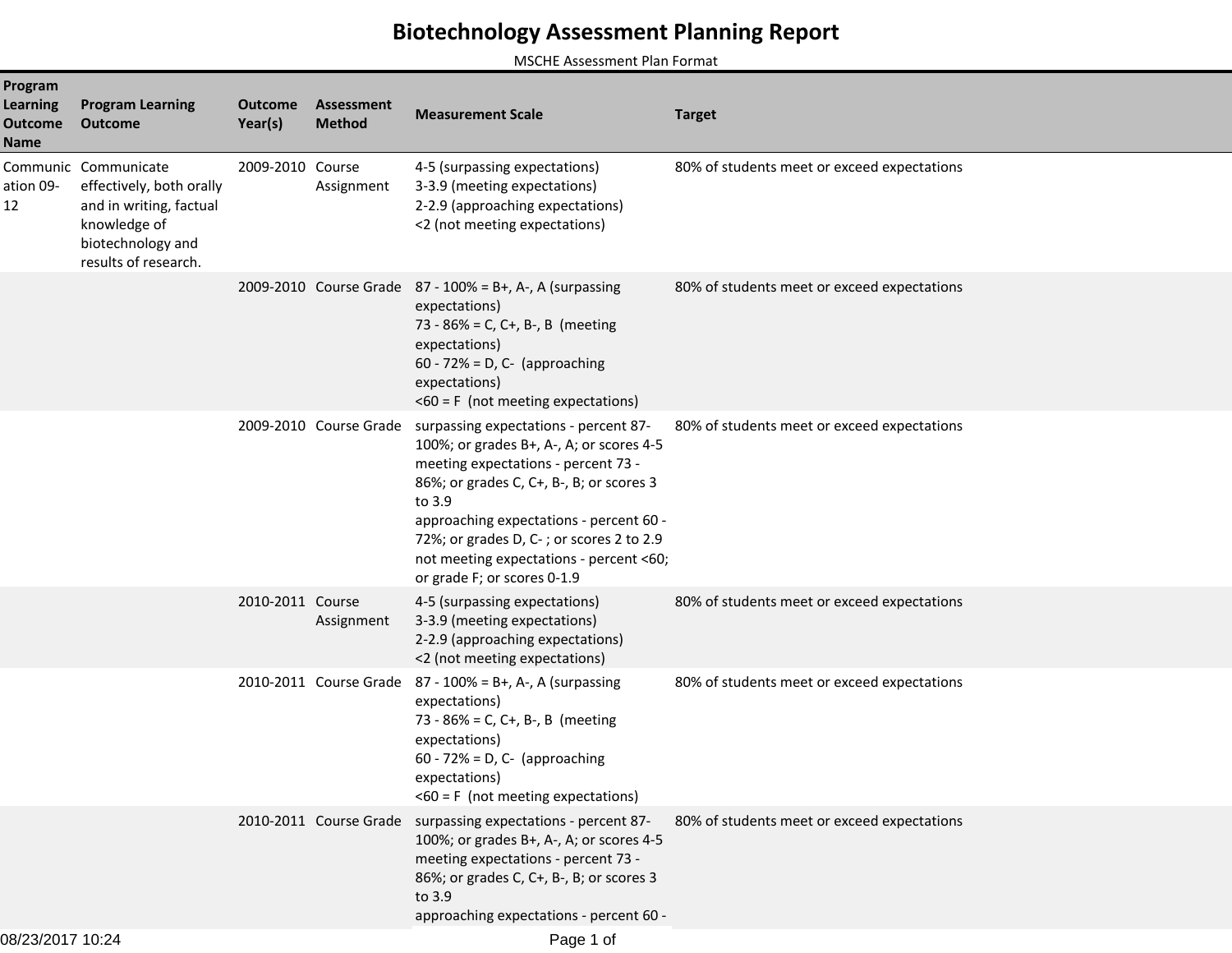| Program<br><b>Learning</b><br><b>Outcome</b> | <b>Program Learning</b><br><b>Outcome</b>                                                                                                                                                                                          | <b>Outcome</b><br>Year(s) | Assessment<br><b>Method</b> | <b>Measurement Scale</b>                                                                                                                                                                                                                                                                                                                                     | <b>Target</b>                                                                                               |
|----------------------------------------------|------------------------------------------------------------------------------------------------------------------------------------------------------------------------------------------------------------------------------------|---------------------------|-----------------------------|--------------------------------------------------------------------------------------------------------------------------------------------------------------------------------------------------------------------------------------------------------------------------------------------------------------------------------------------------------------|-------------------------------------------------------------------------------------------------------------|
| <b>Name</b>                                  |                                                                                                                                                                                                                                    |                           |                             | not meeting expectations - percent <60;<br>or grade F; or scores 0-1.9                                                                                                                                                                                                                                                                                       | 2010-2011 Course Grade 72%; or grades D, C-; or scores 2 to 2.9 80% of students meet or exceed expectations |
|                                              |                                                                                                                                                                                                                                    | $2011 -$<br>2012          | Course<br>Assignment        | 4-5 (surpassing expectations)<br>3-3.9 (meeting expectations)<br>2-2.9 (approaching expectations)<br><2 (not meeting expectations)                                                                                                                                                                                                                           | 80% of students meet or exceed expectations                                                                 |
|                                              |                                                                                                                                                                                                                                    | $2011 -$<br>2012          |                             | Course Grade $87 - 100\% = B +$ , A-, A (surpassing<br>expectations)<br>73 - 86% = C, C+, B-, B (meeting<br>expectations)<br>$60 - 72\% = D$ , C- (approaching<br>expectations)<br>$<$ 60 = F (not meeting expectations)                                                                                                                                     | 80% of students meet or exceed expectations                                                                 |
|                                              |                                                                                                                                                                                                                                    | $2011 -$<br>2012          |                             | Course Grade surpassing expectations - percent 87-<br>100%; or grades B+, A-, A; or scores 4-5<br>meeting expectations - percent 73 -<br>86%; or grades C, C+, B-, B; or scores 3<br>to 3.9<br>approaching expectations - percent 60 -<br>72%; or grades D, C-; or scores 2 to 2.9<br>not meeting expectations - percent <60;<br>or grade F; or scores 0-1.9 | 80% of students meet or exceed expectations                                                                 |
| ation 12-<br>15                              | Communic Communicate<br>effectively, both orally<br>and in writing, factual<br>knowledge of<br>biotechnology and<br>results of research                                                                                            | $2012 -$<br>2013          |                             |                                                                                                                                                                                                                                                                                                                                                              |                                                                                                             |
|                                              |                                                                                                                                                                                                                                    | $2013 -$<br>2014          |                             |                                                                                                                                                                                                                                                                                                                                                              |                                                                                                             |
|                                              |                                                                                                                                                                                                                                    | $2014 -$<br>2015          |                             |                                                                                                                                                                                                                                                                                                                                                              |                                                                                                             |
| and<br>Applicatio<br>n of<br>cs 09-12        | Knowledge Demonstrate an<br>elementary knowledge<br>of basic and applied<br>mathematics and apply<br>Mathemati it to common practices<br>in biotechnology such<br>as making dilutions,<br>making molar<br>solutions, and analyzing | 2009-2010 Course          | Assignment                  | 4-5 (surpassing expectations)<br>3-3.9 (meeting expectations)<br>2-2.9 (approaching expectations)<br><2 (not meeting expectations)                                                                                                                                                                                                                           | 80% of students meet or exceed expectations                                                                 |

08/23/2017 10:24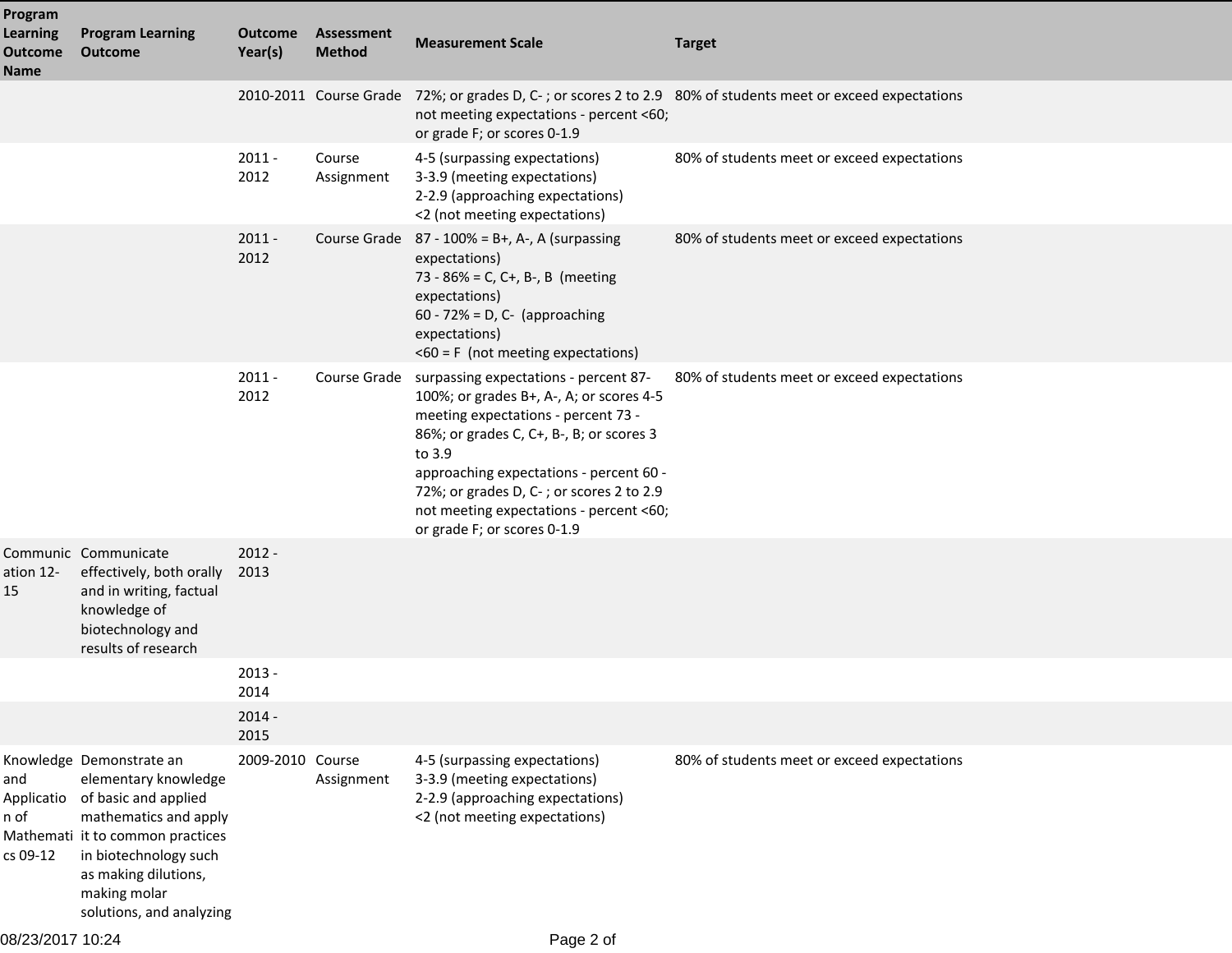| Program<br><b>Learning</b><br><b>Outcome</b><br>Name                  | <b>Program Learning</b><br><b>Outcome</b> | <b>Outcome</b><br>Year(s) | <b>Assessment</b><br><b>Method</b> | <b>Measurement Scale</b>                                                                                                                                                                                                                                                                                                                                               | <b>Target</b>                               |
|-----------------------------------------------------------------------|-------------------------------------------|---------------------------|------------------------------------|------------------------------------------------------------------------------------------------------------------------------------------------------------------------------------------------------------------------------------------------------------------------------------------------------------------------------------------------------------------------|---------------------------------------------|
| Knowledge data.<br>and<br>Applicatio<br>n of<br>Mathemati<br>cs 09-12 |                                           | 2009-2010 Course          | Assignment                         | 4-5 (surpassing expectations)<br>3-3.9 (meeting expectations)<br>2-2.9 (approaching expectations)<br><2 (not meeting expectations)                                                                                                                                                                                                                                     | 80% of students meet or exceed expectations |
|                                                                       |                                           |                           |                                    | 2009-2010 Course Grade 87 - 100% = B+, A-, A (surpassing<br>expectations)<br>73 - 86% = C, C+, B-, B (meeting<br>expectations)<br>$60 - 72\% = D$ , C- (approaching<br>expectations)<br>$<$ 60 = F (not meeting expectations)                                                                                                                                          | 80% of students meet or exceed expectations |
|                                                                       |                                           |                           |                                    | 2009-2010 Course Grade surpassing expectations - percent 87-<br>100%; or grades B+, A-, A; or scores 4-5<br>meeting expectations - percent 73 -<br>86%; or grades C, C+, B-, B; or scores 3<br>to 3.9<br>approaching expectations - percent 60 -<br>72%; or grades D, C-; or scores 2 to 2.9<br>not meeting expectations - percent <60;<br>or grade F; or scores 0-1.9 | 80% of students meet or exceed expectations |
|                                                                       |                                           | 2010-2011 Course          | Assignment                         | 4-5 (surpassing expectations)<br>3-3.9 (meeting expectations)<br>2-2.9 (approaching expectations)<br><2 (not meeting expectations)                                                                                                                                                                                                                                     | 80% of students meet or exceed expectations |
|                                                                       |                                           |                           |                                    | 2010-2011 Course Grade 87 - 100% = B+, A-, A (surpassing<br>expectations)<br>73 - 86% = C, C+, B-, B (meeting<br>expectations)<br>$60 - 72\% = D$ , C- (approaching<br>expectations)<br>$<$ 60 = F (not meeting expectations)                                                                                                                                          | 80% of students meet or exceed expectations |
|                                                                       |                                           |                           |                                    | 2010-2011 Course Grade surpassing expectations - percent 87-<br>100%; or grades B+, A-, A; or scores 4-5<br>meeting expectations - percent 73 -<br>86%; or grades C, C+, B-, B; or scores 3<br>to 3.9<br>approaching expectations - percent 60 -<br>72%; or grades D, C-; or scores 2 to 2.9<br>not meeting expectations - percent <60;<br>or grade F; or scores 0-1.9 | 80% of students meet or exceed expectations |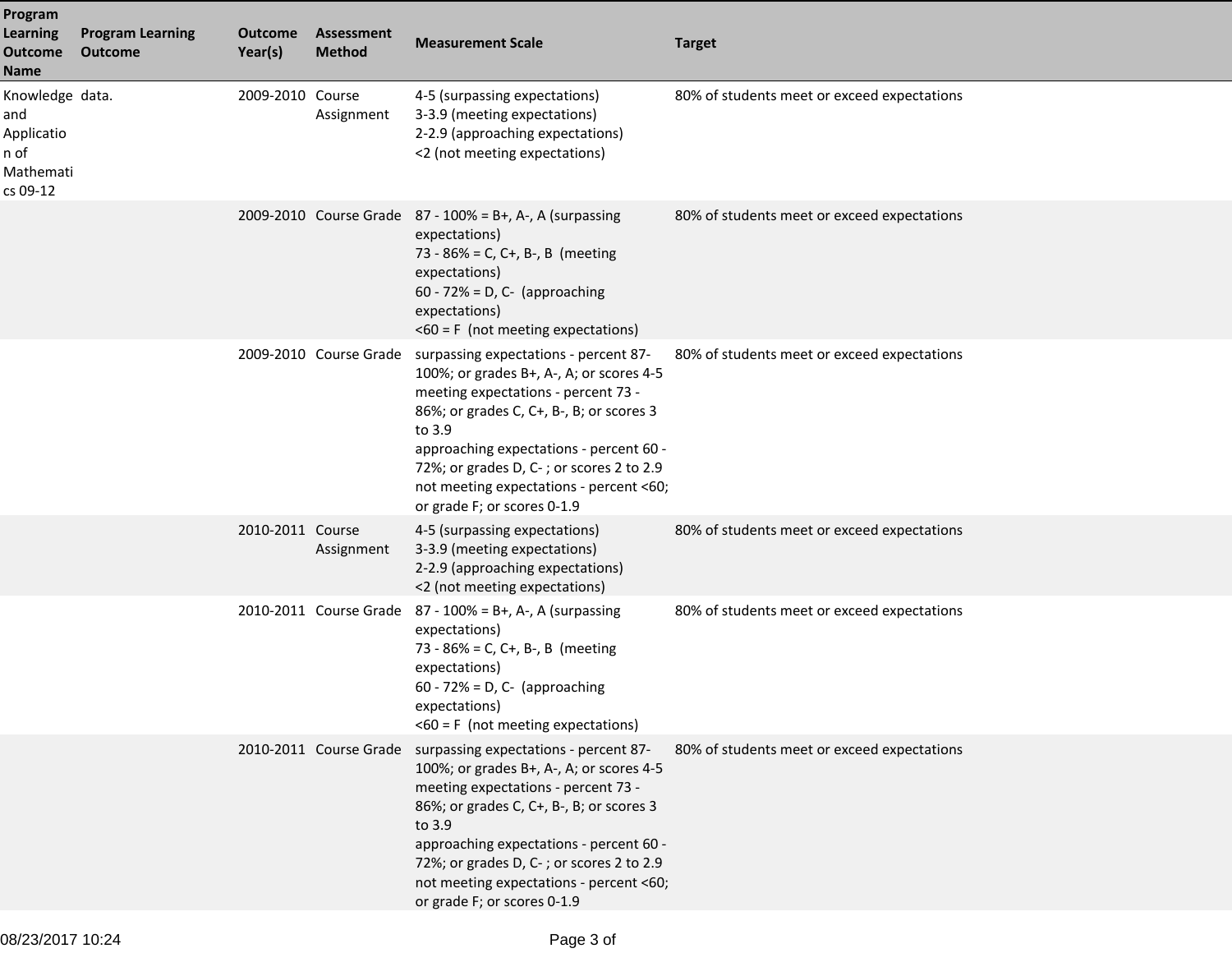| Program<br><b>Learning</b><br><b>Outcome</b><br><b>Name</b> | <b>Program Learning</b><br><b>Outcome</b>                                                                                                                                   | <b>Outcome</b><br>Year(s) | <b>Assessment</b><br><b>Method</b> | <b>Measurement Scale</b>                                                                                                                                                                                                                                                                                                                                     | <b>Target</b>                               |
|-------------------------------------------------------------|-----------------------------------------------------------------------------------------------------------------------------------------------------------------------------|---------------------------|------------------------------------|--------------------------------------------------------------------------------------------------------------------------------------------------------------------------------------------------------------------------------------------------------------------------------------------------------------------------------------------------------------|---------------------------------------------|
|                                                             |                                                                                                                                                                             | $2011 -$<br>2012          | Course<br>Assignment               | 4-5 (surpassing expectations)<br>3-3.9 (meeting expectations)<br>2-2.9 (approaching expectations)<br><2 (not meeting expectations)                                                                                                                                                                                                                           | 80% of students meet or exceed expectations |
|                                                             |                                                                                                                                                                             | $2011 -$<br>2012          |                                    | Course Grade $87 - 100\% = B +$ , A-, A (surpassing<br>expectations)<br>73 - 86% = C, C+, B-, B (meeting<br>expectations)<br>60 - 72% = D, C- (approaching<br>expectations)<br>$<$ 60 = F (not meeting expectations)                                                                                                                                         | 80% of students meet or exceed expectations |
|                                                             |                                                                                                                                                                             | $2011 -$<br>2012          |                                    | Course Grade surpassing expectations - percent 87-<br>100%; or grades B+, A-, A; or scores 4-5<br>meeting expectations - percent 73 -<br>86%; or grades C, C+, B-, B; or scores 3<br>to 3.9<br>approaching expectations - percent 60 -<br>72%; or grades D, C-; or scores 2 to 2.9<br>not meeting expectations - percent <60;<br>or grade F; or scores 0-1.9 | 80% of students meet or exceed expectations |
| of<br>ry 09-12                                              | Knowledge Demonstrate the<br>knowledge of cellular<br>Biochemist processes and<br>biochemistry that<br>provide a basis for<br>biotechnological and<br>medical applications. | 2009-2010 Course          | Assignment                         | 4-5 (surpassing expectations)<br>3-3.9 (meeting expectations)<br>2-2.9 (approaching expectations)<br><2 (not meeting expectations)                                                                                                                                                                                                                           | 80% of students meet or exceed expectations |
|                                                             |                                                                                                                                                                             |                           |                                    | 2009-2010 Course Grade 87 - 100% = B+, A-, A (surpassing<br>expectations)<br>73 - 86% = C, C+, B-, B (meeting<br>expectations)<br>$60 - 72% = D$ , C- (approaching<br>expectations)<br>$<$ 60 = F (not meeting expectations)                                                                                                                                 | 80% of students meet or exceed expectations |
|                                                             |                                                                                                                                                                             |                           |                                    | 2009-2010 Course Grade surpassing expectations - percent 87-<br>100%; or grades B+, A-, A; or scores 4-5<br>meeting expectations - percent 73 -<br>86%; or grades C, C+, B-, B; or scores 3<br>to 3.9<br>approaching expectations - percent 60 -<br>72%; or grades D, C-; or scores 2 to 2.9<br>not meeting expectations - percent                           | 80% of students meet or exceed expectations |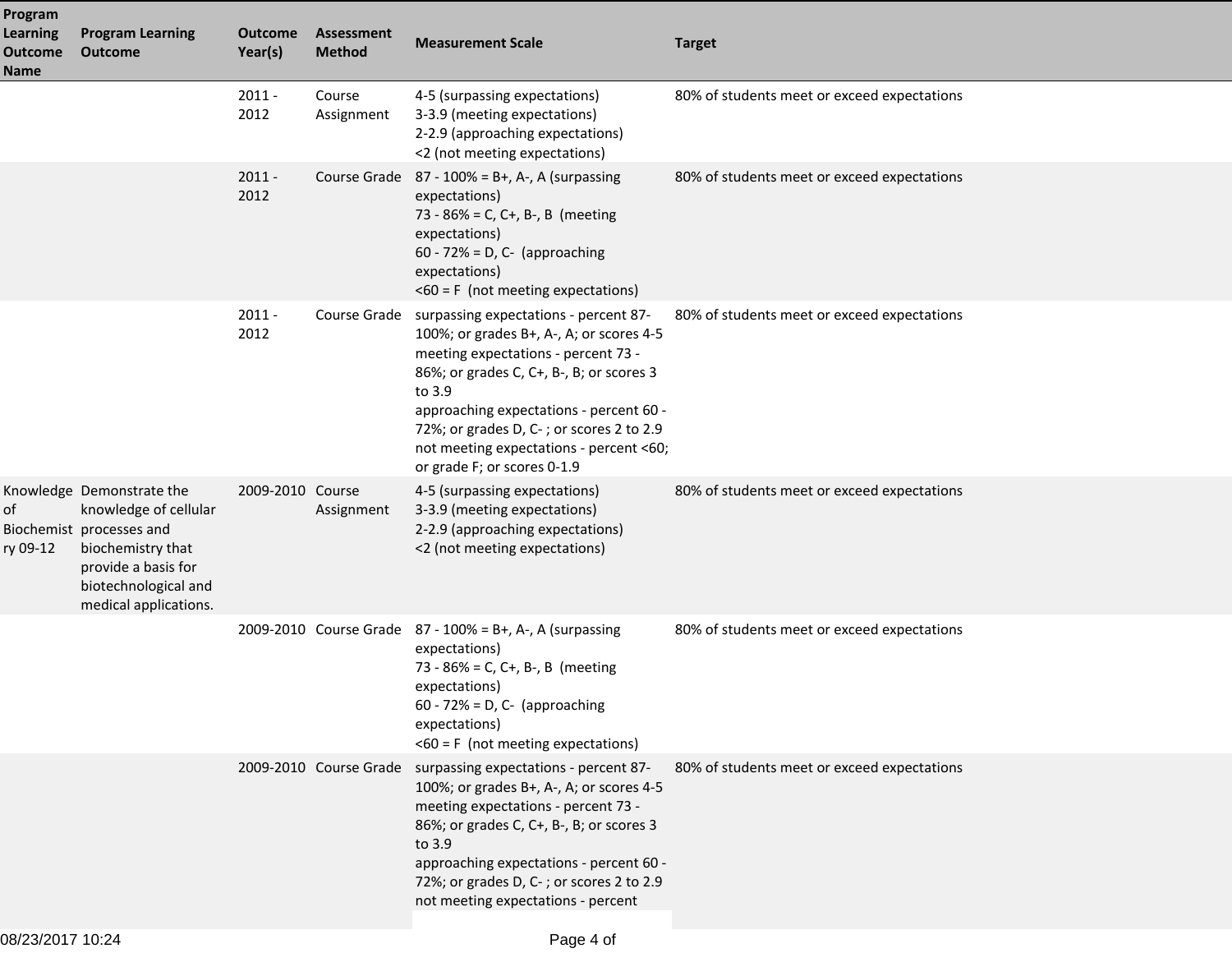| Program                                   |                                           |                           |                             |                                                                                                                                                                                                                                                                                                                                                                        |                                             |
|-------------------------------------------|-------------------------------------------|---------------------------|-----------------------------|------------------------------------------------------------------------------------------------------------------------------------------------------------------------------------------------------------------------------------------------------------------------------------------------------------------------------------------------------------------------|---------------------------------------------|
| Learning<br><b>Outcome</b><br><b>Name</b> | <b>Program Learning</b><br><b>Outcome</b> | <b>Outcome</b><br>Year(s) | Assessment<br><b>Method</b> | <b>Measurement Scale</b>                                                                                                                                                                                                                                                                                                                                               | <b>Target</b>                               |
|                                           |                                           |                           |                             | 2009-2010 Course Grade <60; or grade F; or scores 0-1.9                                                                                                                                                                                                                                                                                                                | 80% of students meet or exceed expectations |
|                                           |                                           | 2010-2011 Course          | Assignment                  | 4-5 (surpassing expectations)<br>3-3.9 (meeting expectations)<br>2-2.9 (approaching expectations)<br><2 (not meeting expectations)                                                                                                                                                                                                                                     | 80% of students meet or exceed expectations |
|                                           |                                           |                           |                             | 2010-2011 Course Grade 87 - 100% = B+, A-, A (surpassing<br>expectations)<br>73 - 86% = C, C+, B-, B (meeting<br>expectations)<br>$60 - 72\% = D$ , C- (approaching<br>expectations)<br>$<$ 60 = F (not meeting expectations)                                                                                                                                          | 80% of students meet or exceed expectations |
|                                           |                                           |                           |                             | 2010-2011 Course Grade surpassing expectations - percent 87-<br>100%; or grades B+, A-, A; or scores 4-5<br>meeting expectations - percent 73 -<br>86%; or grades C, C+, B-, B; or scores 3<br>to 3.9<br>approaching expectations - percent 60 -<br>72%; or grades D, C-; or scores 2 to 2.9<br>not meeting expectations - percent <60;<br>or grade F; or scores 0-1.9 | 80% of students meet or exceed expectations |
|                                           |                                           | $2011 -$<br>2012          | Course<br>Assignment        | 4-5 (surpassing expectations)<br>3-3.9 (meeting expectations)<br>2-2.9 (approaching expectations)<br><2 (not meeting expectations)                                                                                                                                                                                                                                     | 80% of students meet or exceed expectations |
|                                           |                                           | $2011 -$<br>2012          |                             | Course Grade $87 - 100\% = B+, A-, A$ (surpassing<br>expectations)<br>73 - 86% = C, C+, B-, B (meeting<br>expectations)<br>$60 - 72\% = D$ , C- (approaching<br>expectations)<br>$<$ 60 = F (not meeting expectations)                                                                                                                                                 | 80% of students meet or exceed expectations |
|                                           |                                           | $2011 -$<br>2012          |                             | Course Grade surpassing expectations - percent 87-<br>100%; or grades B+, A-, A; or scores 4-5<br>meeting expectations - percent 73 -<br>86%; or grades C, C+, B-, B; or scores 3<br>to 3.9<br>approaching expectations - percent 60 -<br>72%; or grades D, C-; or scores 2 to 2.9<br>not meeting expectations - percent <60;<br>or grade F; or scores 0-1.9           | 80% of students meet or exceed expectations |
|                                           | Knowledge Demonstrate the                 | $2012 -$                  |                             |                                                                                                                                                                                                                                                                                                                                                                        |                                             |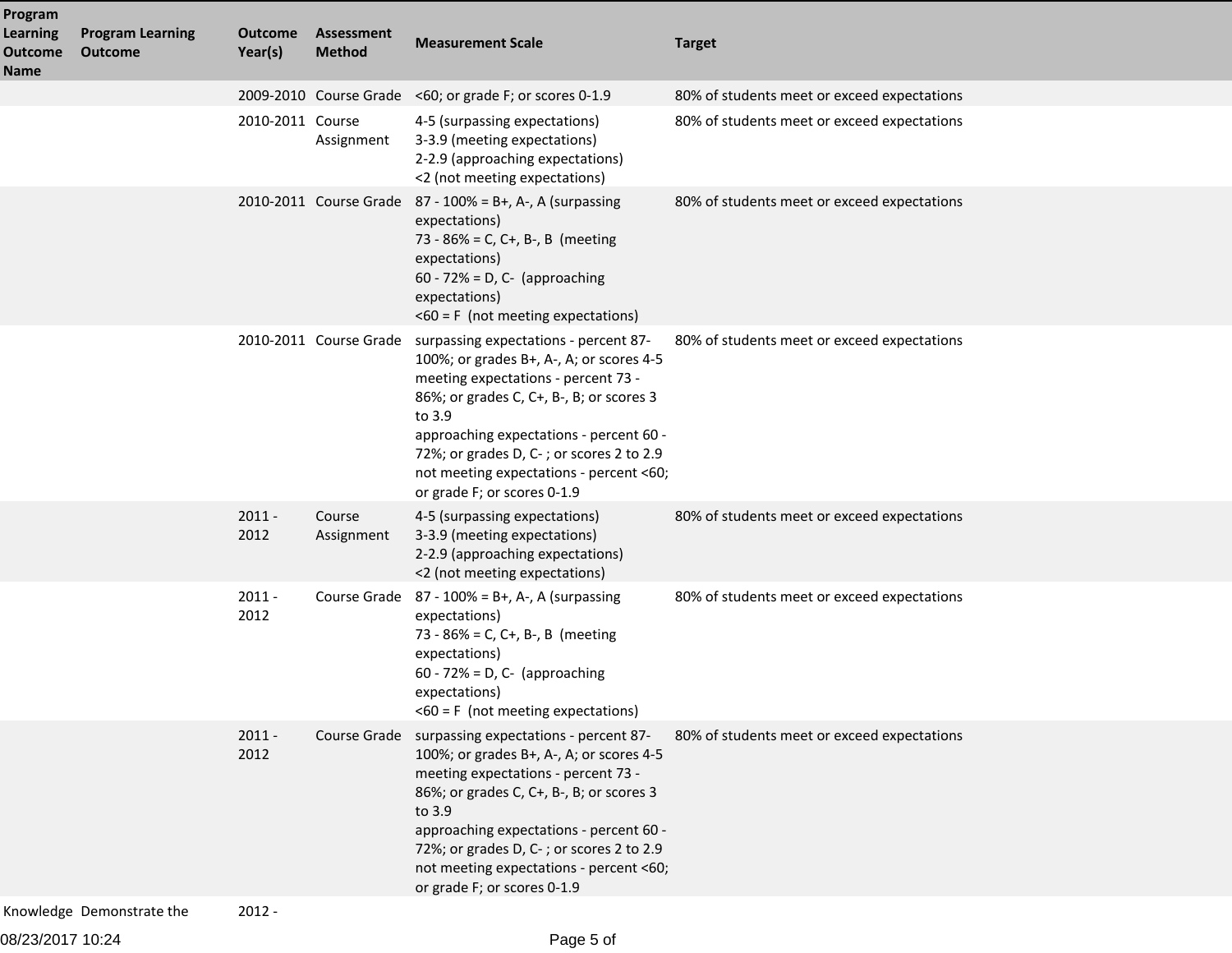| Program<br><b>Learning</b><br><b>Outcome</b><br><b>Name</b> | <b>Program Learning</b><br><b>Outcome</b>                                                                                                                                                    | <b>Outcome</b><br>Year(s) | Assessment<br><b>Method</b> | <b>Measurement Scale</b>                                                                                                                                                                                                                                                                                                                                               | <b>Target</b>                               |
|-------------------------------------------------------------|----------------------------------------------------------------------------------------------------------------------------------------------------------------------------------------------|---------------------------|-----------------------------|------------------------------------------------------------------------------------------------------------------------------------------------------------------------------------------------------------------------------------------------------------------------------------------------------------------------------------------------------------------------|---------------------------------------------|
| of<br>ry 12-15                                              | knowledge of cellular<br>Biochemist processes and<br>biochemistry that<br>provide a basis for<br>biotechnological and<br>medical applications                                                | 2013                      |                             |                                                                                                                                                                                                                                                                                                                                                                        |                                             |
|                                                             |                                                                                                                                                                                              | $2013 -$<br>2014          |                             |                                                                                                                                                                                                                                                                                                                                                                        |                                             |
|                                                             |                                                                                                                                                                                              | $2014 -$<br>2015          |                             |                                                                                                                                                                                                                                                                                                                                                                        |                                             |
| ns 09-12                                                    | Synergistic Demonstrate ability to<br>Connectio make synergistic<br>connections between<br>concepts in biology,<br>mathematics,<br>chemistry, and physics<br>as related to<br>biotechnology. | 2009-2010 Course          | Assignment                  | 4-5 (surpassing expectations)<br>3-3.9 (meeting expectations)<br>2-2.9 (approaching expectations)<br><2 (not meeting expectations)                                                                                                                                                                                                                                     | 80% of students meet or exceed expectations |
|                                                             |                                                                                                                                                                                              |                           |                             | 2009-2010 Course Grade $87 - 100\% = B +$ , A-, A (surpassing<br>expectations)<br>73 - 86% = C, C+, B-, B (meeting<br>expectations)<br>$60 - 72\% = D$ , C- (approaching<br>expectations)<br>$<$ 60 = F (not meeting expectations)                                                                                                                                     | 80% of students meet or exceed expectations |
|                                                             |                                                                                                                                                                                              |                           |                             | 2009-2010 Course Grade surpassing expectations - percent 87-<br>100%; or grades B+, A-, A; or scores 4-5<br>meeting expectations - percent 73 -<br>86%; or grades C, C+, B-, B; or scores 3<br>to 3.9<br>approaching expectations - percent 60 -<br>72%; or grades D, C-; or scores 2 to 2.9<br>not meeting expectations - percent <60;<br>or grade F; or scores 0-1.9 | 80% of students meet or exceed expectations |
|                                                             |                                                                                                                                                                                              | 2010-2011 Course          | Assignment                  | 4-5 (surpassing expectations)<br>3-3.9 (meeting expectations)<br>2-2.9 (approaching expectations)<br><2 (not meeting expectations)                                                                                                                                                                                                                                     | 80% of students meet or exceed expectations |
|                                                             |                                                                                                                                                                                              |                           |                             | 2010-2011 Course Grade $87 - 100\% = B +$ , A-, A (surpassing<br>expectations)<br>73 - 86% = C, C+, B-, B (meeting<br>expectations)                                                                                                                                                                                                                                    | 80% of students meet or exceed expectations |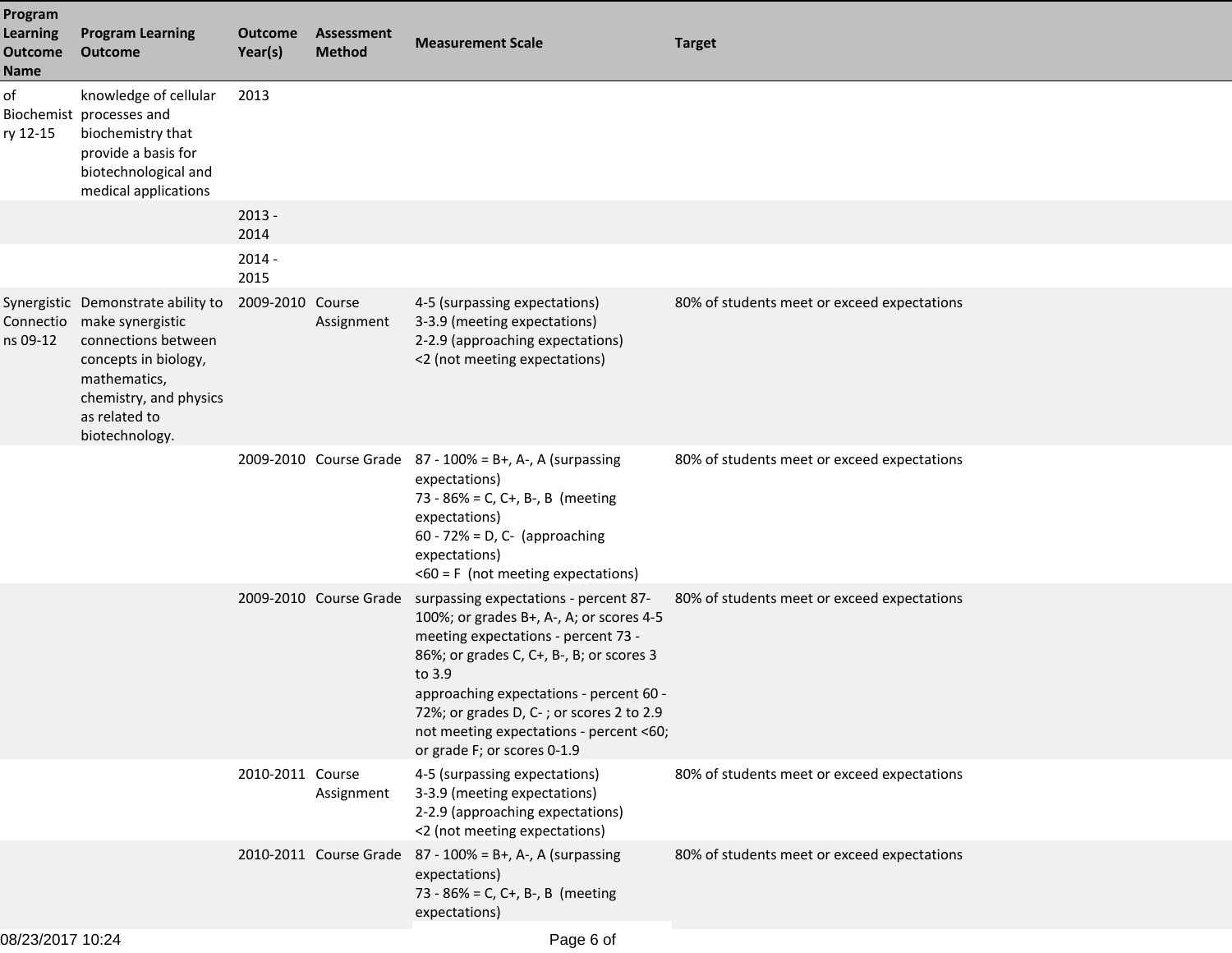| Program                                          |                                                                                                                                                                                                                                               |                           |                             |                                                                                                                                                                                                                                                                                                                                                 |                                             |
|--------------------------------------------------|-----------------------------------------------------------------------------------------------------------------------------------------------------------------------------------------------------------------------------------------------|---------------------------|-----------------------------|-------------------------------------------------------------------------------------------------------------------------------------------------------------------------------------------------------------------------------------------------------------------------------------------------------------------------------------------------|---------------------------------------------|
| <b>Learning</b><br><b>Outcome</b><br><b>Name</b> | <b>Program Learning</b><br><b>Outcome</b>                                                                                                                                                                                                     | <b>Outcome</b><br>Year(s) | Assessment<br><b>Method</b> | <b>Measurement Scale</b>                                                                                                                                                                                                                                                                                                                        | <b>Target</b>                               |
|                                                  |                                                                                                                                                                                                                                               |                           |                             | 2010-2011 Course Grade $60 - 72\% = D$ , C- (approaching<br>expectations)<br>$<$ 60 = F (not meeting expectations)                                                                                                                                                                                                                              | 80% of students meet or exceed expectations |
|                                                  |                                                                                                                                                                                                                                               |                           | 2010-2011 Course Grade      | surpassing expectations - percent 87-<br>100%; or grades B+, A-, A; or scores 4-5<br>meeting expectations - percent 73 -<br>86%; or grades C, C+, B-, B; or scores 3<br>to 3.9<br>approaching expectations - percent 60 -<br>72%; or grades D, C-; or scores 2 to 2.9<br>not meeting expectations - percent <60;<br>or grade F; or scores 0-1.9 | 80% of students meet or exceed expectations |
|                                                  |                                                                                                                                                                                                                                               | $2011 -$<br>2012          | Course<br>Assignment        | 4-5 (surpassing expectations)<br>3-3.9 (meeting expectations)<br>2-2.9 (approaching expectations)<br><2 (not meeting expectations)                                                                                                                                                                                                              | 80% of students meet or exceed expectations |
|                                                  |                                                                                                                                                                                                                                               | $2011 -$<br>2012          | Course Grade                | 87 - 100% = B+, A-, A (surpassing<br>expectations)<br>73 - 86% = C, C+, B-, B (meeting<br>expectations)<br>$60 - 72\% = D$ , C- (approaching<br>expectations)<br>$<$ 60 = F (not meeting expectations)                                                                                                                                          | 80% of students meet or exceed expectations |
|                                                  |                                                                                                                                                                                                                                               | $2011 -$<br>2012          | Course Grade                | surpassing expectations - percent 87-<br>100%; or grades B+, A-, A; or scores 4-5<br>meeting expectations - percent 73 -<br>86%; or grades C, C+, B-, B; or scores 3<br>to 3.9<br>approaching expectations - percent 60 -<br>72%; or grades D, C-; or scores 2 to 2.9<br>not meeting expectations - percent <60;<br>or grade F; or scores 0-1.9 | 80% of students meet or exceed expectations |
| ding of<br>Genetic<br>Informatio<br>n 09-12      | Understan Demonstrate<br>understanding of the<br>basis of genetic<br>information, how it is<br>expressed, how it is<br>inherited, how it can<br>vary through mutation<br>and recombination,<br>and how it contributes<br>to the diversity and | 2009-2010 Course          | Assignment                  | 4-5 (surpassing expectations)<br>3-3.9 (meeting expectations)<br>2-2.9 (approaching expectations)<br><2 (not meeting expectations)                                                                                                                                                                                                              | 80% of students meet or exceed expectations |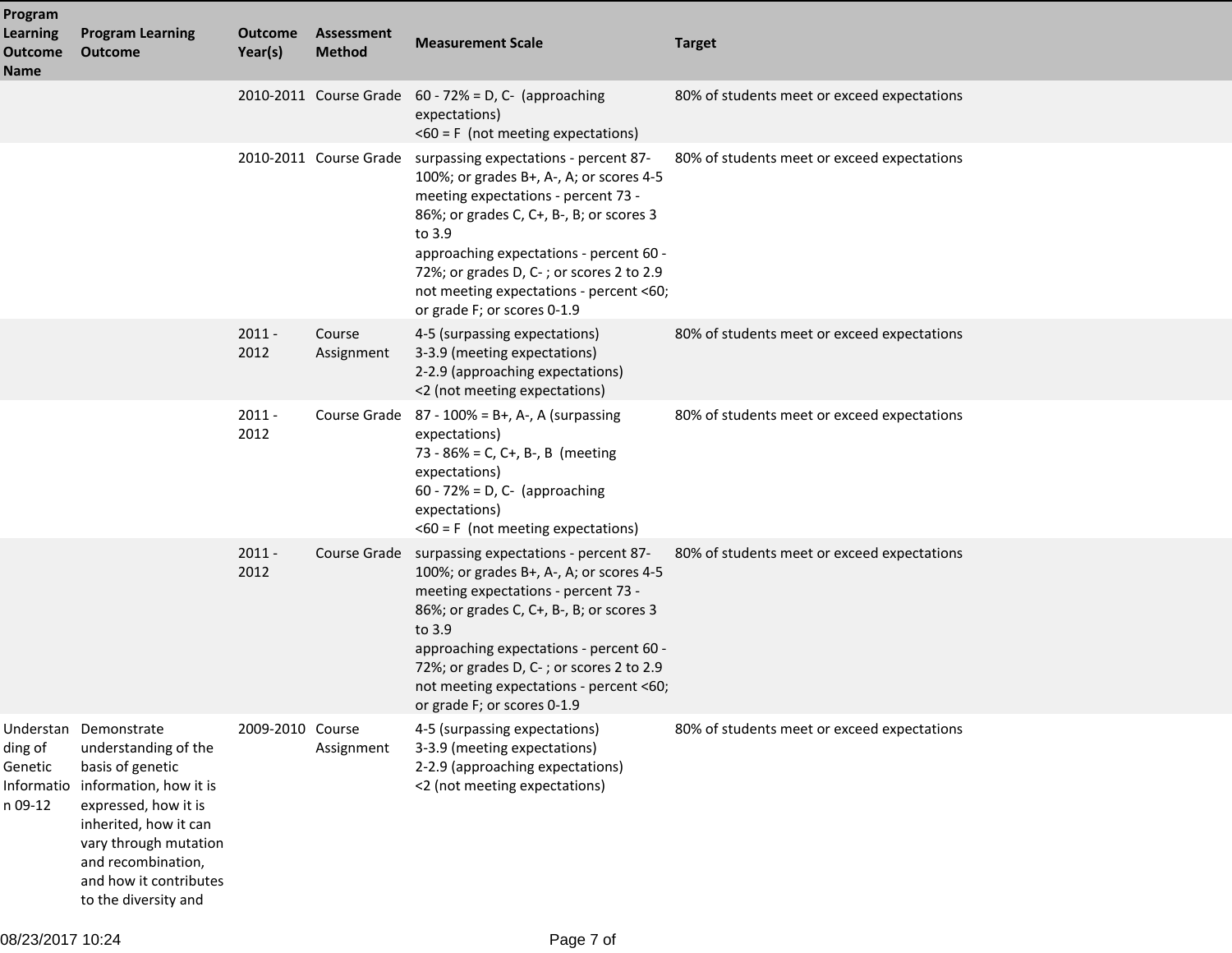| Program<br><b>Learning</b><br><b>Outcome</b><br>Name | <b>Program Learning</b><br><b>Outcome</b> | <b>Outcome</b><br>Year(s) | <b>Assessment</b><br><b>Method</b> | <b>Measurement Scale</b>                                                                                                                                                                                                                                                                                                                                               | <b>Target</b>                               |
|------------------------------------------------------|-------------------------------------------|---------------------------|------------------------------------|------------------------------------------------------------------------------------------------------------------------------------------------------------------------------------------------------------------------------------------------------------------------------------------------------------------------------------------------------------------------|---------------------------------------------|
| ding of<br>Genetic<br>Informatio<br>n 09-12          | Understan evolution of species.           | 2009-2010 Course          | Assignment                         | 4-5 (surpassing expectations)<br>3-3.9 (meeting expectations)<br>2-2.9 (approaching expectations)<br><2 (not meeting expectations)                                                                                                                                                                                                                                     | 80% of students meet or exceed expectations |
|                                                      |                                           |                           |                                    | 2009-2010 Course Grade 87 - 100% = B+, A-, A (surpassing<br>expectations)<br>73 - 86% = C, C+, B-, B (meeting<br>expectations)<br>$60 - 72\% = D$ , C- (approaching<br>expectations)<br>$<$ 60 = F (not meeting expectations)                                                                                                                                          | 80% of students meet or exceed expectations |
|                                                      |                                           |                           | 2009-2010 Course Grade             | surpassing expectations - percent 87-<br>100%; or grades B+, A-, A; or scores 4-5<br>meeting expectations - percent 73 -<br>86%; or grades C, C+, B-, B; or scores 3<br>to 3.9<br>approaching expectations - percent 60 -<br>72%; or grades D, C-; or scores 2 to 2.9<br>not meeting expectations - percent <60;<br>or grade F; or scores 0-1.9                        | 80% of students meet or exceed expectations |
|                                                      |                                           | 2010-2011 Course          | Assignment                         | 4-5 (surpassing expectations)<br>3-3.9 (meeting expectations)<br>2-2.9 (approaching expectations)<br><2 (not meeting expectations)                                                                                                                                                                                                                                     | 80% of students meet or exceed expectations |
|                                                      |                                           |                           |                                    | 2010-2011 Course Grade 87 - 100% = B+, A-, A (surpassing<br>expectations)<br>73 - 86% = C, C+, B-, B (meeting<br>expectations)<br>$60 - 72\% = D$ , C- (approaching<br>expectations)<br>$<$ 60 = F (not meeting expectations)                                                                                                                                          | 80% of students meet or exceed expectations |
|                                                      |                                           |                           |                                    | 2010-2011 Course Grade surpassing expectations - percent 87-<br>100%; or grades B+, A-, A; or scores 4-5<br>meeting expectations - percent 73 -<br>86%; or grades C, C+, B-, B; or scores 3<br>to 3.9<br>approaching expectations - percent 60 -<br>72%; or grades D, C-; or scores 2 to 2.9<br>not meeting expectations - percent <60;<br>or grade F; or scores 0-1.9 | 80% of students meet or exceed expectations |
|                                                      |                                           | $2011 -$                  | Course                             | 4-5 (surpassing expectations)                                                                                                                                                                                                                                                                                                                                          | 80% of students meet or exceed expectations |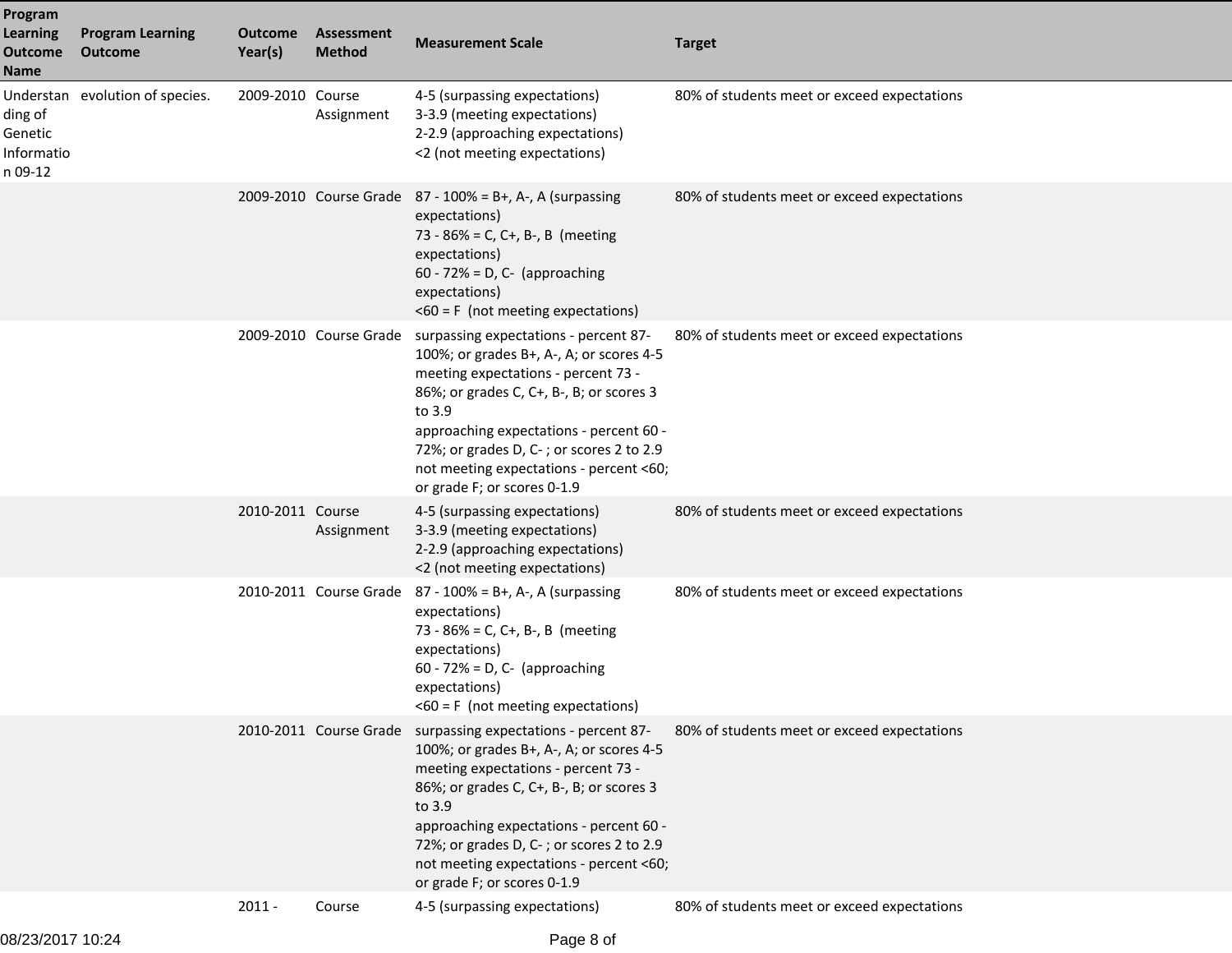| Program<br><b>Learning</b><br><b>Outcome</b><br><b>Name</b> | <b>Program Learning</b><br><b>Outcome</b>                                                                                                                                                                                          | <b>Outcome</b><br>Year(s) | <b>Assessment</b><br><b>Method</b> | <b>Measurement Scale</b>                                                                                                                                                                                                                                                                                                                                     | <b>Target</b>                               |
|-------------------------------------------------------------|------------------------------------------------------------------------------------------------------------------------------------------------------------------------------------------------------------------------------------|---------------------------|------------------------------------|--------------------------------------------------------------------------------------------------------------------------------------------------------------------------------------------------------------------------------------------------------------------------------------------------------------------------------------------------------------|---------------------------------------------|
|                                                             |                                                                                                                                                                                                                                    | 2012                      | Assignment                         | 3-3.9 (meeting expectations)<br>2-2.9 (approaching expectations)<br><2 (not meeting expectations)                                                                                                                                                                                                                                                            | 80% of students meet or exceed expectations |
|                                                             |                                                                                                                                                                                                                                    | $2011 -$<br>2012          |                                    | Course Grade $87 - 100\% = B+, A-, A$ (surpassing<br>expectations)<br>73 - 86% = C, C+, B-, B (meeting<br>expectations)<br>$60 - 72\% = D$ , C- (approaching<br>expectations)<br>$<$ 60 = F (not meeting expectations)                                                                                                                                       | 80% of students meet or exceed expectations |
|                                                             |                                                                                                                                                                                                                                    | $2011 -$<br>2012          |                                    | Course Grade surpassing expectations - percent 87-<br>100%; or grades B+, A-, A; or scores 4-5<br>meeting expectations - percent 73 -<br>86%; or grades C, C+, B-, B; or scores 3<br>to 3.9<br>approaching expectations - percent 60 -<br>72%; or grades D, C-; or scores 2 to 2.9<br>not meeting expectations - percent <60;<br>or grade F; or scores 0-1.9 | 80% of students meet or exceed expectations |
| ding of<br>Scientific<br>Method<br>$09-12$                  | Understan Demonstrate<br>understanding of the<br>scientific method by<br>being able to formulate<br>a hypothesis, designing<br>experiments with<br>proper controls, and<br>analyzing results with<br>respect to the<br>hypothesis. | 2009-2010 Course          | Assignment                         | 4-5 (surpassing expectations)<br>3-3.9 (meeting expectations)<br>2-2.9 (approaching expectations)<br><2 (not meeting expectations)                                                                                                                                                                                                                           | 80% of students meet or exceed expectations |
|                                                             |                                                                                                                                                                                                                                    |                           |                                    | 2009-2010 Course Grade $87 - 100\% = B +$ , A-, A (surpassing<br>expectations)<br>73 - 86% = C, C+, B-, B (meeting<br>expectations)<br>$60 - 72\% = D$ , C- (approaching<br>expectations)<br>$<$ 60 = F (not meeting expectations)                                                                                                                           | 80% of students meet or exceed expectations |
|                                                             |                                                                                                                                                                                                                                    |                           |                                    | 2009-2010 Course Grade surpassing expectations - percent 87-<br>100%; or grades B+, A-, A; or scores 4-5<br>meeting expectations - percent 73 -<br>86%; or grades C, C+, B-, B; or scores 3<br>to 3.9<br>approaching expectations - percent 60 -                                                                                                             | 80% of students meet or exceed expectations |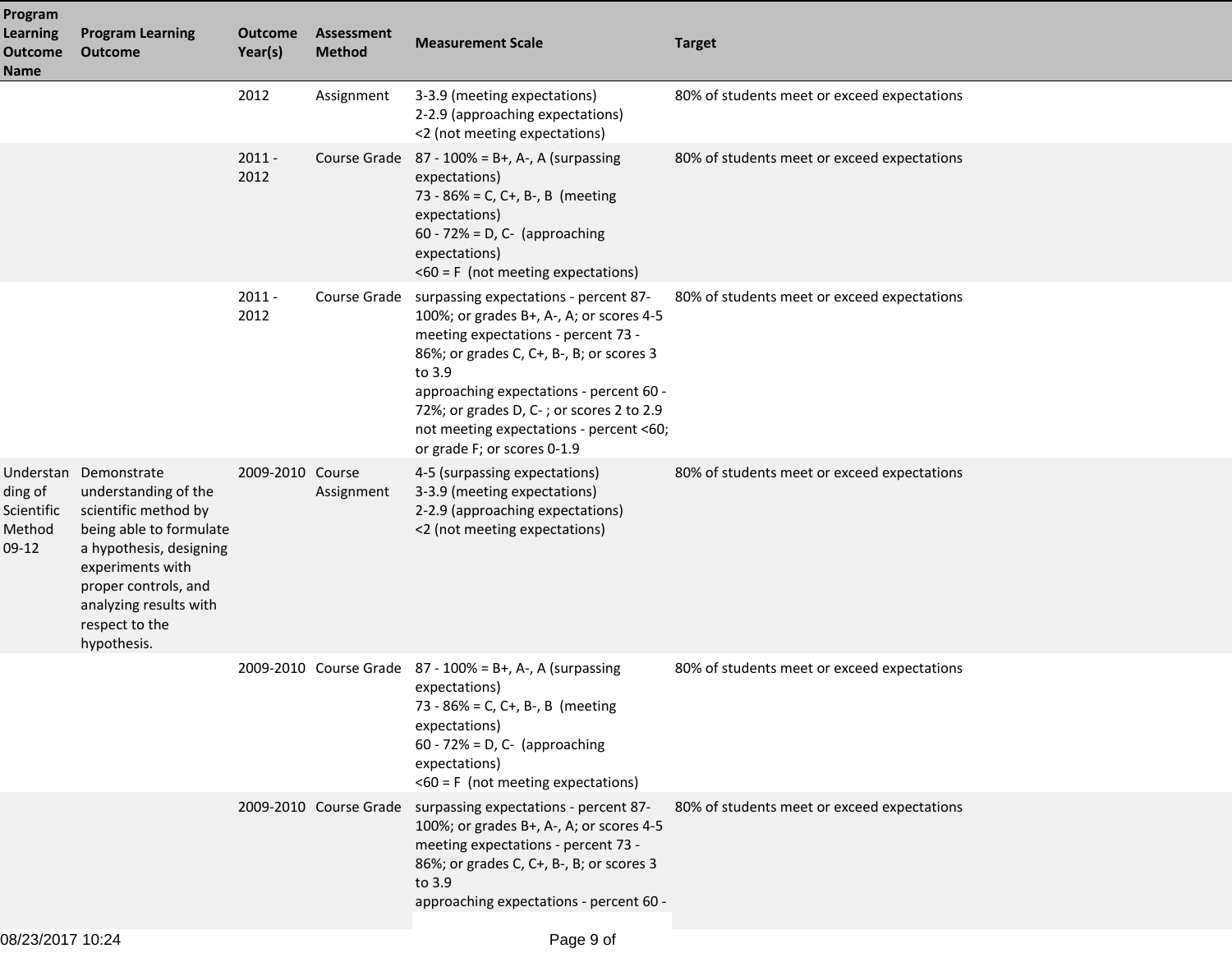| Program<br><b>Learning</b><br><b>Outcome</b><br><b>Name</b> | <b>Program Learning</b><br><b>Outcome</b> | <b>Outcome</b><br>Year(s) | Assessment<br><b>Method</b> | <b>Measurement Scale</b>                                                                                                                                                                                                                                                                                                                                               | <b>Target</b>                                                                                               |
|-------------------------------------------------------------|-------------------------------------------|---------------------------|-----------------------------|------------------------------------------------------------------------------------------------------------------------------------------------------------------------------------------------------------------------------------------------------------------------------------------------------------------------------------------------------------------------|-------------------------------------------------------------------------------------------------------------|
|                                                             |                                           |                           |                             | not meeting expectations - percent <60;<br>or grade F; or scores 0-1.9                                                                                                                                                                                                                                                                                                 | 2009-2010 Course Grade 72%; or grades D, C-; or scores 2 to 2.9 80% of students meet or exceed expectations |
|                                                             |                                           | 2010-2011 Course          | Assignment                  | 4-5 (surpassing expectations)<br>3-3.9 (meeting expectations)<br>2-2.9 (approaching expectations)<br><2 (not meeting expectations)                                                                                                                                                                                                                                     | 80% of students meet or exceed expectations                                                                 |
|                                                             |                                           |                           |                             | 2010-2011 Course Grade $87 - 100\% = B +$ , A-, A (surpassing<br>expectations)<br>73 - 86% = C, C+, B-, B (meeting<br>expectations)<br>$60 - 72\% = D$ , C- (approaching<br>expectations)<br>$<$ 60 = F (not meeting expectations)                                                                                                                                     | 80% of students meet or exceed expectations                                                                 |
|                                                             |                                           |                           |                             | 2010-2011 Course Grade surpassing expectations - percent 87-<br>100%; or grades B+, A-, A; or scores 4-5<br>meeting expectations - percent 73 -<br>86%; or grades C, C+, B-, B; or scores 3<br>to 3.9<br>approaching expectations - percent 60 -<br>72%; or grades D, C-; or scores 2 to 2.9<br>not meeting expectations - percent <60;<br>or grade F; or scores 0-1.9 | 80% of students meet or exceed expectations                                                                 |
|                                                             |                                           | $2011 -$<br>2012          | Course<br>Assignment        | 4-5 (surpassing expectations)<br>3-3.9 (meeting expectations)<br>2-2.9 (approaching expectations)<br><2 (not meeting expectations)                                                                                                                                                                                                                                     | 80% of students meet or exceed expectations                                                                 |
|                                                             |                                           | $2011 -$<br>2012          |                             | Course Grade $87 - 100\% = B+, A-, A$ (surpassing<br>expectations)<br>73 - 86% = C, C+, B-, B (meeting<br>expectations)<br>$60 - 72\% = D$ , C- (approaching<br>expectations)<br>$<$ 60 = F (not meeting expectations)                                                                                                                                                 | 80% of students meet or exceed expectations                                                                 |
|                                                             |                                           | $2011 -$<br>2012          |                             | Course Grade surpassing expectations - percent 87-<br>100%; or grades B+, A-, A; or scores 4-5<br>meeting expectations - percent 73 -<br>86%; or grades C, C+, B-, B; or scores 3<br>to 3.9<br>approaching expectations - percent 60 -<br>72%; or grades D, C-; or scores 2 to 2.9<br>not meeting expectations - percent                                               | 80% of students meet or exceed expectations                                                                 |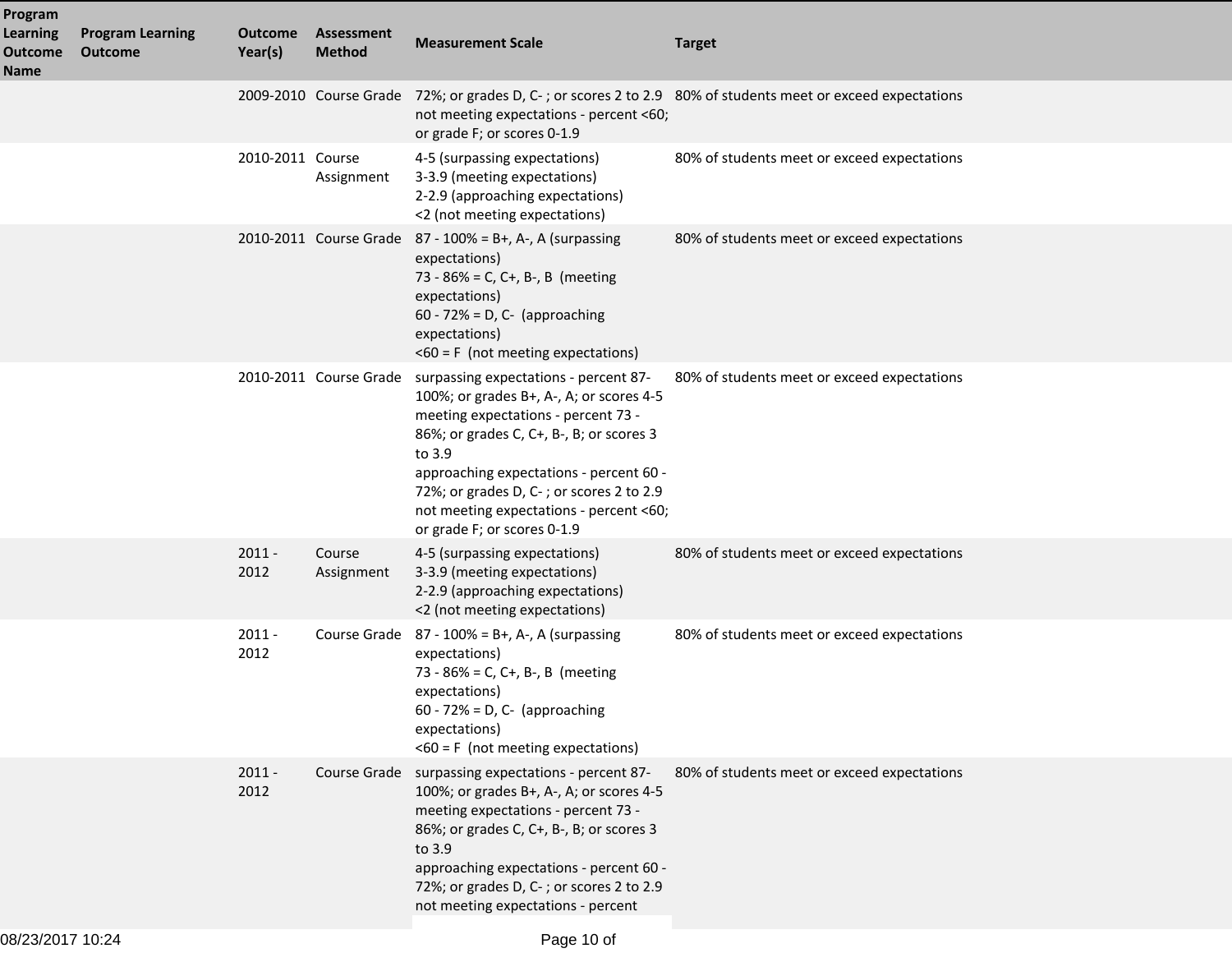| Program<br><b>Learning</b><br><b>Outcome</b><br>Name | <b>Program Learning</b><br><b>Outcome</b>                                                                                                                            | <b>Outcome</b><br>Year(s) | <b>Assessment</b><br><b>Method</b> | <b>Measurement Scale</b>                                                                                                                                                                                                                                                                                                                        | <b>Target</b>                               |  |
|------------------------------------------------------|----------------------------------------------------------------------------------------------------------------------------------------------------------------------|---------------------------|------------------------------------|-------------------------------------------------------------------------------------------------------------------------------------------------------------------------------------------------------------------------------------------------------------------------------------------------------------------------------------------------|---------------------------------------------|--|
|                                                      |                                                                                                                                                                      | $2011 -$<br>2012          |                                    | Course Grade <60; or grade F; or scores 0-1.9                                                                                                                                                                                                                                                                                                   | 80% of students meet or exceed expectations |  |
| Work<br>Ability 09-<br>12                            | Demonstrate the ability 2009-2010 Course<br>to work productively<br>and cooperatively with<br>co-workers and<br>supervisors in a<br>research or clinical<br>setting. |                           | Assignment                         | 4-5 (surpassing expectations)<br>3-3.9 (meeting expectations)<br>2-2.9 (approaching expectations)<br><2 (not meeting expectations)                                                                                                                                                                                                              | 80% of students meet or exceed expectations |  |
|                                                      |                                                                                                                                                                      |                           |                                    | 2009-2010 Course Grade $87 - 100\% = B +$ , A-, A (surpassing<br>expectations)<br>73 - 86% = C, C+, B-, B (meeting<br>expectations)<br>$60 - 72\% = D$ , C- (approaching<br>expectations)<br>$<$ 60 = F (not meeting expectations)                                                                                                              | 80% of students meet or exceed expectations |  |
|                                                      |                                                                                                                                                                      |                           | 2009-2010 Course Grade             | surpassing expectations - percent 87-<br>100%; or grades B+, A-, A; or scores 4-5<br>meeting expectations - percent 73 -<br>86%; or grades C, C+, B-, B; or scores 3<br>to 3.9<br>approaching expectations - percent 60 -<br>72%; or grades D, C-; or scores 2 to 2.9<br>not meeting expectations - percent <60;<br>or grade F; or scores 0-1.9 | 80% of students meet or exceed expectations |  |
|                                                      |                                                                                                                                                                      | 2010-2011 Course          | Assignment                         | 4-5 (surpassing expectations)<br>3-3.9 (meeting expectations)<br>2-2.9 (approaching expectations)<br><2 (not meeting expectations)                                                                                                                                                                                                              | 80% of students meet or exceed expectations |  |
|                                                      |                                                                                                                                                                      |                           |                                    | 2010-2011 Course Grade 87 - 100% = B+, A-, A (surpassing<br>expectations)<br>73 - 86% = C, C+, B-, B (meeting<br>expectations)<br>$60 - 72\% = D$ , C- (approaching<br>expectations)<br>$<$ 60 = F (not meeting expectations)                                                                                                                   | 80% of students meet or exceed expectations |  |
|                                                      |                                                                                                                                                                      |                           |                                    | 2010-2011 Course Grade surpassing expectations - percent 87-<br>100%; or grades B+, A-, A; or scores 4-5<br>meeting expectations - percent 73 -<br>86%; or grades C, C+, B-, B; or scores 3<br>to 3.9<br>approaching expectations - percent 60 -                                                                                                | 80% of students meet or exceed expectations |  |